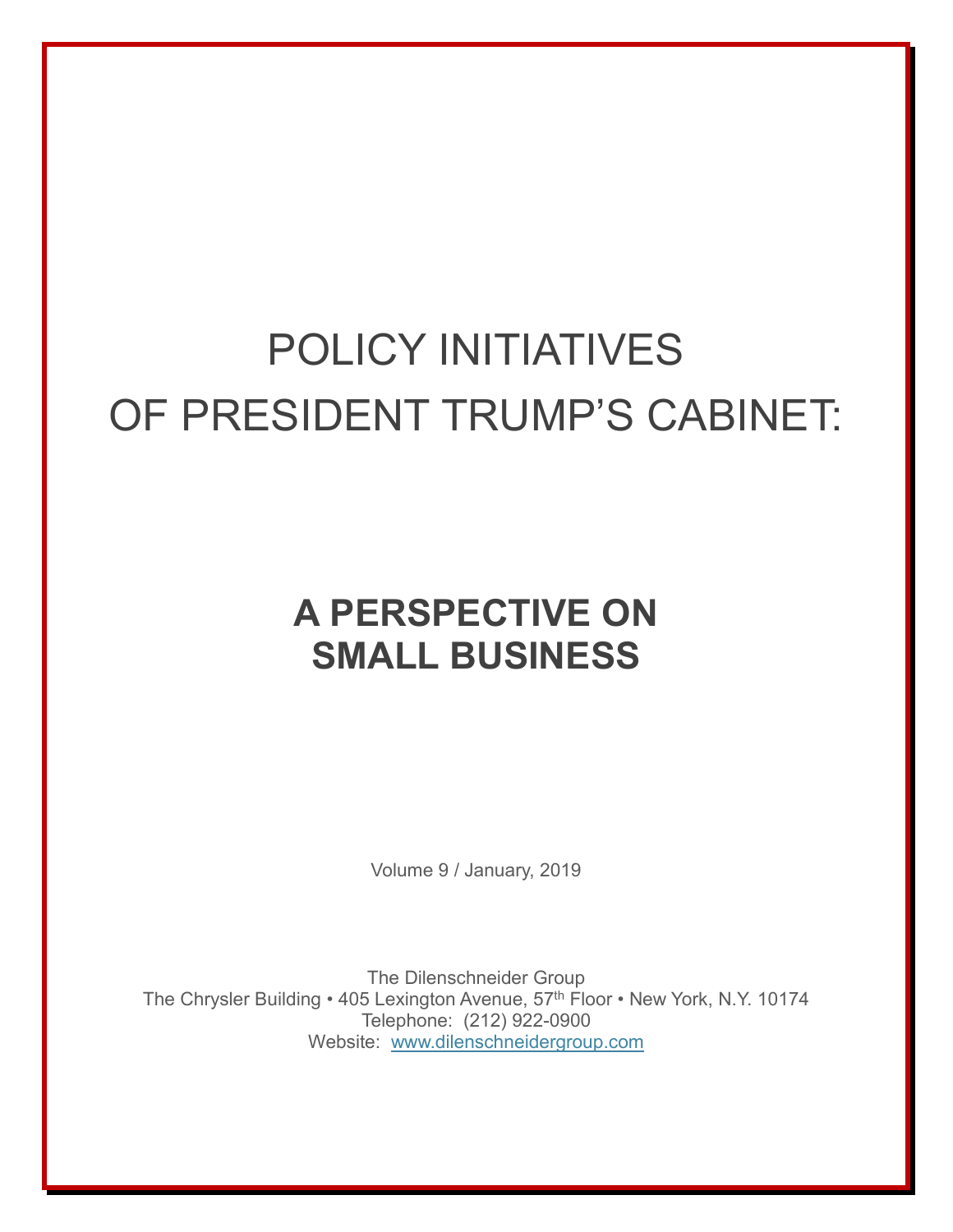*The Trump Administration is in its second year, and extensive changes are being made by both the White House and the major agencies. Every month for your background information, we are issuing a special report on one area of change. Here is the ninth report, this one on the Small Business Administration.*

The Trump Administration's efforts to promote small business in America have delivered some very positive benefits. Larger businesses have benefitted from the tax cut passed in 2017, but the effects—and uncertainty—of President Trump's trade policies have created a challenge to many of the nation's 30 million small businesses.

The Small Business Administration has been reinvigorated under the direction of Linda McMahon, President Trump's choice as its Administrator. She has been one of few in the Trump Administration to avoid any controversies while providing effective leadership at SBA in transforming the Agency to perform at higher levels, leveraging the latest technologies and strategic data management practices. After the tax cuts went into effect, small businesses began hiring and expanding. While that has moderated, McMahon remains convinced the beneficial effects of the tax cuts on businesses are lasting. She travels constantly and meets with small business owners around the Country to create increased awareness for SBA's products and services and remains pleased with what they tell her. Her goals are to mentor small businesses and get them access to capital to help them grow and serve the needs of their markets.

The small-business optimism index compiled by the National Federation of Independent Business has fallen 2.6 points to a seasonally adjusted level of 104.8. Even with the small decline, the November results continue the exceptionally strong optimism that began in December 2016 with the new administration. The small decline seems mainly to be an expression of concerns that the economy could be entering a slump—fears that are fueled by gyrations in the stock market, worries about trade wars and tariffs, the decision by many large corporations not to bring back money invested overseas, the fading effect of the tax cuts, the shortage of skilled workers and the Federal Reserve Bank's reported intention to continue raising interest rates.

New data from the latest CNBC/SurveyMonkey Small Business report, a poll of 2,100 small business owners, indicates that historic levels of optimism among small business owners are leveling off. Todd McCracken, president of the National Small Business Association, told CNBC: "Unemployment is down and small businesses are growing, but there are still some very troubling trends. The rate of small-business start-ups and small-business hiring continues to lag. One-quarter of small firms still cannot get the financing they need, and few can afford a good health insurance plan."